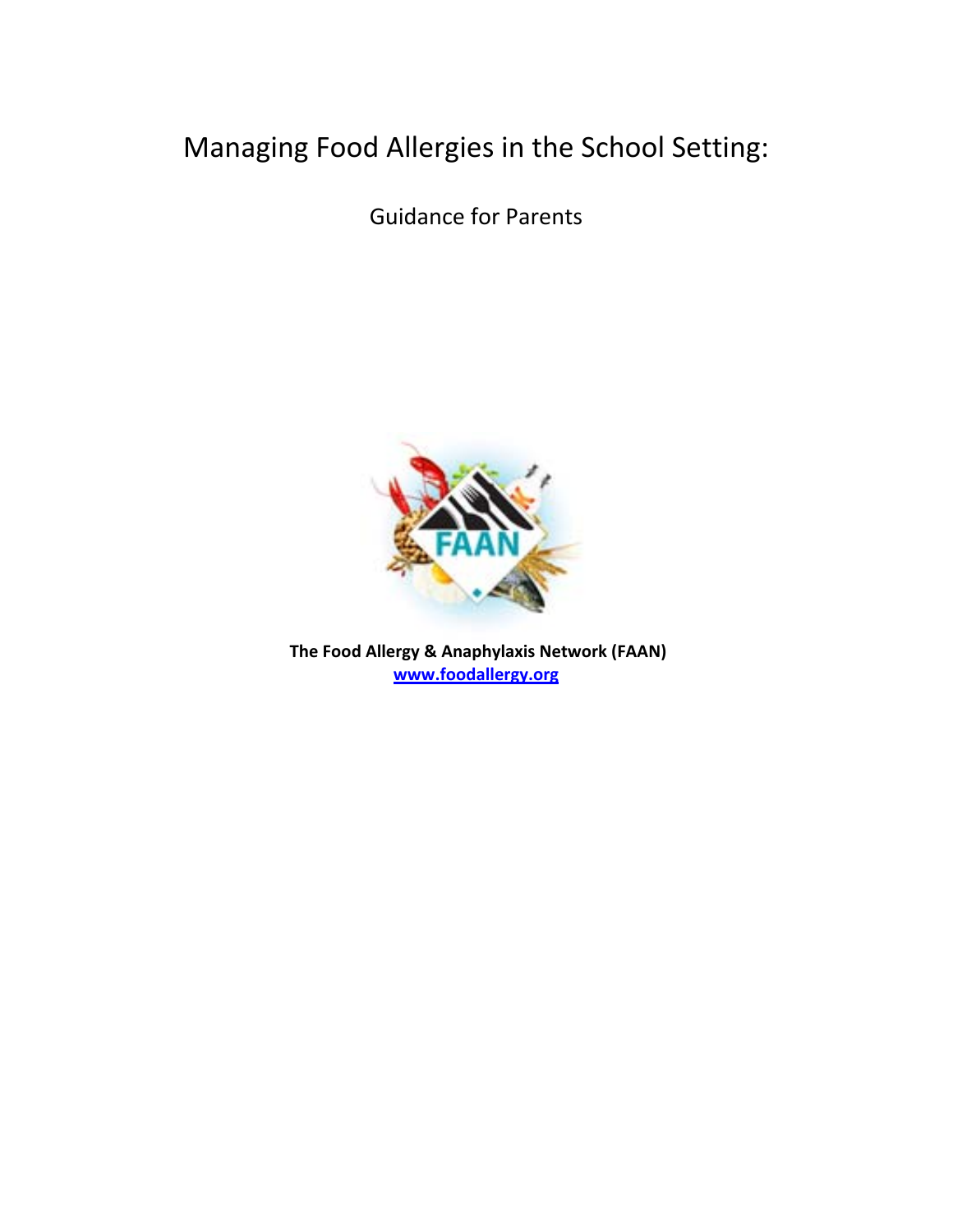This publication was developed with support from the Centers for Disease Control and Prevention, National Center for Chronic Disease Prevention and Health Promotion, Division of Adolescent and School Health; contract #200-2009-M-31692. Its contents are solely the responsibility of the authors and do not necessarily represent the official views of the Centers for Disease Control and Prevention.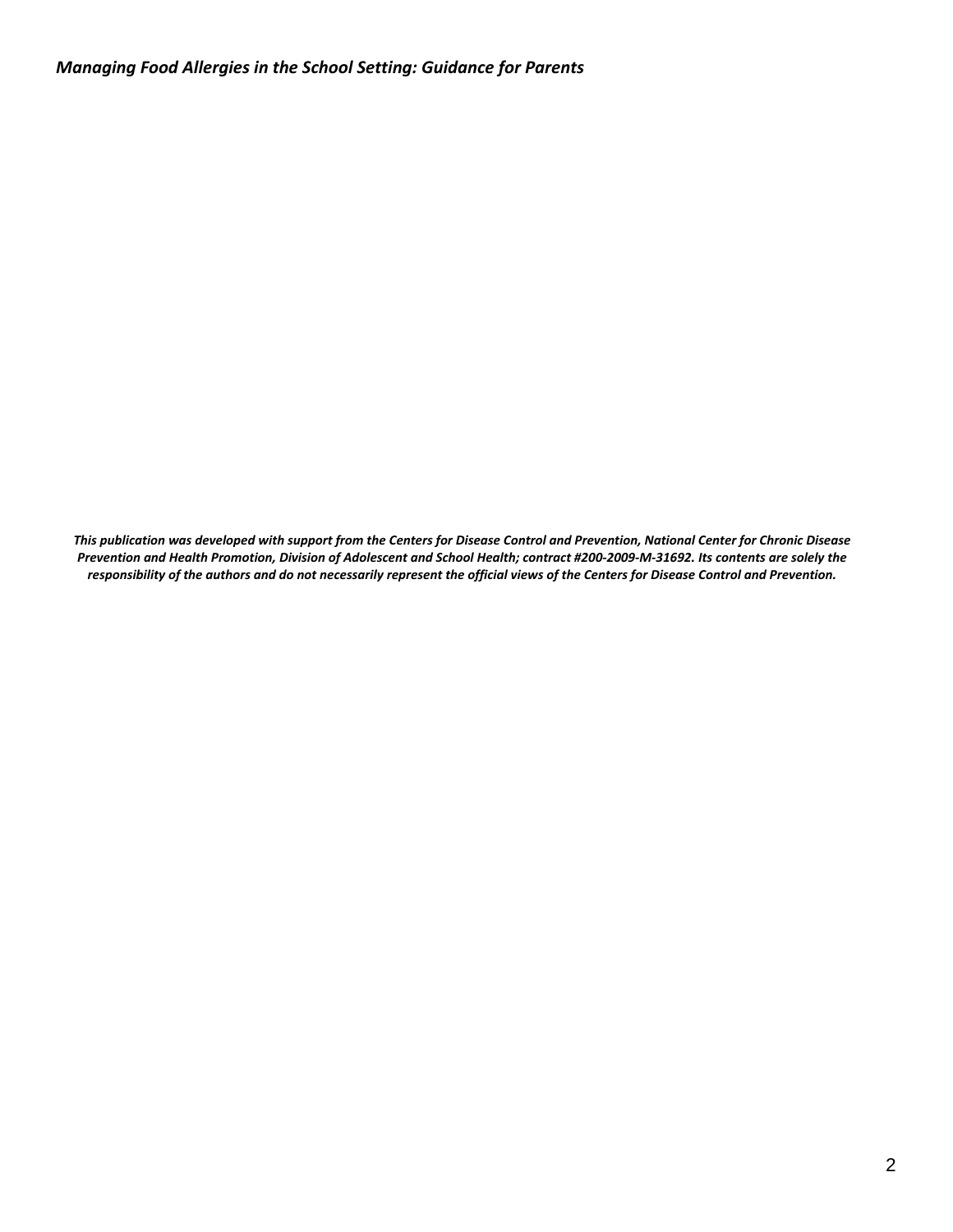# **Managing Food Allergies in the School Setting:**

### **Guidance for Parents**

For some parents, sending a child with life‐threatening food allergies off to school can feel like an overwhelming task. Successfully transitioning your child into school requires forming a *partnership* between *you* and a *team* of key individuals that includes the school nurse, teachers, administrators, cafeteria staff, maintenance staff, transportation staff, coaches, other parents, and your child's classmates. All of these individuals play a role in food allergy management. The Food Allergy & Anaphylaxis Network (FAAN) has created this guidance document to help *you* help *your child* join the millions of children with food allergy who attend school safely every day.

This guidance addresses the parents' roles in becoming proactive participants in a partnership to help manage food allergies in the school setting. The document, divided into 10 sections, focuses on a checklist of critical steps:

### *Checklist for Parents*

- *1. Become Informed and Educated*
- *2. Prepare and Provide Information About Your Child's Food Allergy and Medication*
- *3. Build a Team*
- *4.*  **Help** *Ensure Appropriate Storage and Administration of Epinephrine*
- *5. Help Reduce Food Allergens in the Classroom(s)*
- *6. Consider School Meals*
- *7. Address Transportation Issues*
- *8. Prepare for Field Trips and Extracurricular Activities*
- *9. Prevent and Stop Bullying*
- *10. Assist Your Child with Self‐Management*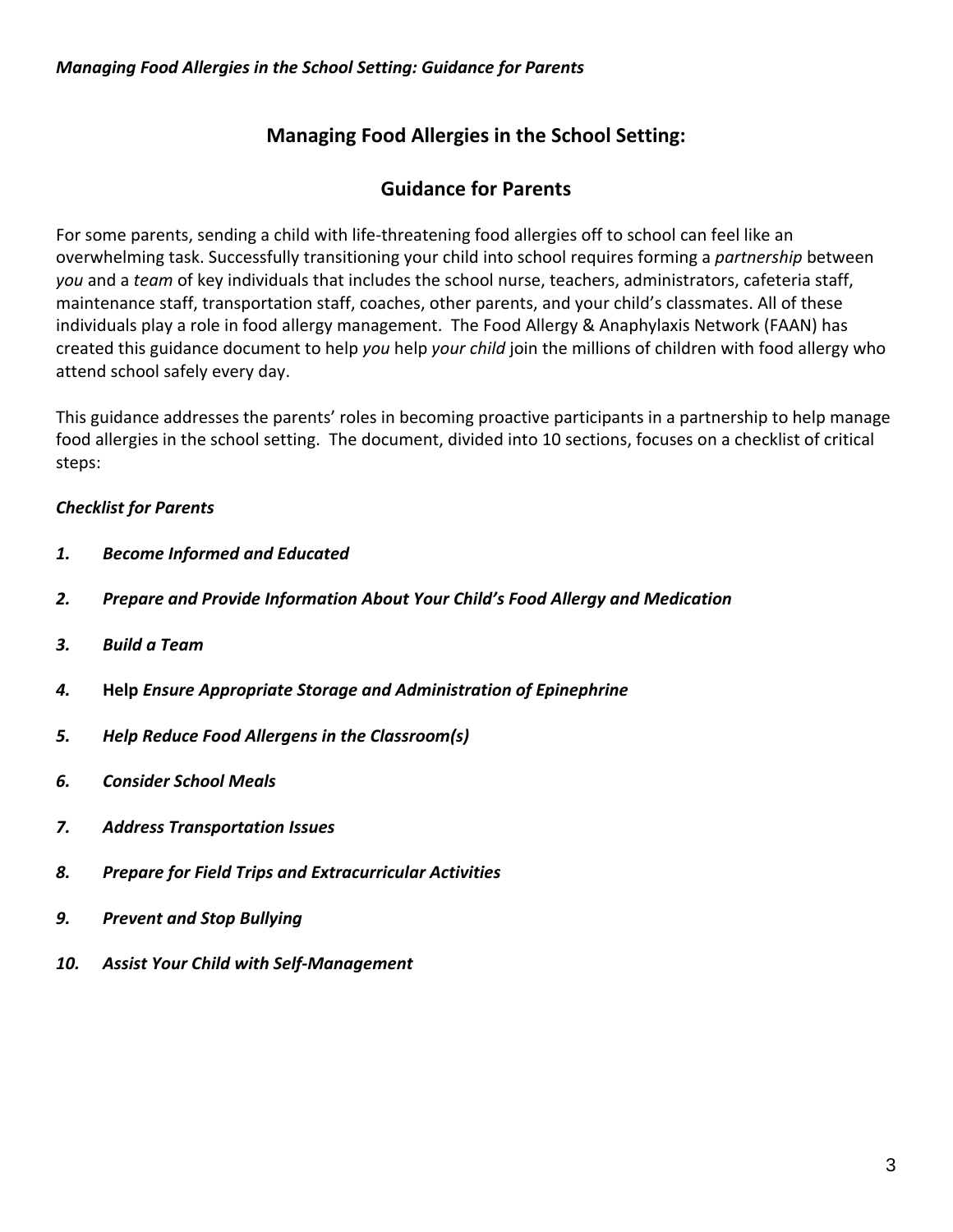# *1) Become Informed and Educated*

There are various topics you should know and understand before you approach your child's school.

### First, be well versed on your child's food allergy.

As the parent of a child with food allergy, it is critical that you know the following:

- The foods he or she must avoid.
- The signs and symptoms of an allergic reaction.
- The ways your child might describe an allergic reaction.
- The role of epinephrine in treatment.
- The correct way to use an epinephrine auto‐injectable device, if one has been prescribed.

The best way to learn this information is to talk with a board‐certified allergist. You can easily locate an allergist near you through the American Academy of Allergy, Asthma & Immunology (AAAAI) website, www.aaaai.org.

#### Second, learn how schools generally manage students with food allergy.

Reading *Anaphylaxis in Schools and Other Child‐Care Settings,* a position statement from AAAAI, is a helpful initial step. You also can review statewide food allergy management guidelines that have been published by a number of states, perhaps including yours. Appendix 1 cites these and other resources where you can find information to help you set reasonable expectations for managing your child's food allergies at school.

#### Third, find out as much as you can about your school's approach to food allergy management.

Because food allergy has become such an emerging health issue, especially among children, many schools have already adopted and implemented food allergy management strategies. A good starting point for the inquiry is a local food allergy support group, where you can connect with parents whose children attend schools in your local area. FAAN recognizes more than 170 such groups across the United States (with dozens more pending). Support groups generally hold regular meetings, have a medical advisor (usually a local allergist), and are knowledgeable about area schools and their food allergy management policies. Support groups are also a great way to compare notes and share tips with other parents in your area.

Finally, understand that the individual needs of students with food allergy may differ according to age. Some of the management strategies in this document may be more appropriate at the elementary school level as opposed to the high school level, when students become more independent. For example, students in high school may not need to sit at a designated table in the cafeteria, and may not need to be reminded about the potential danger of sharing or trading food.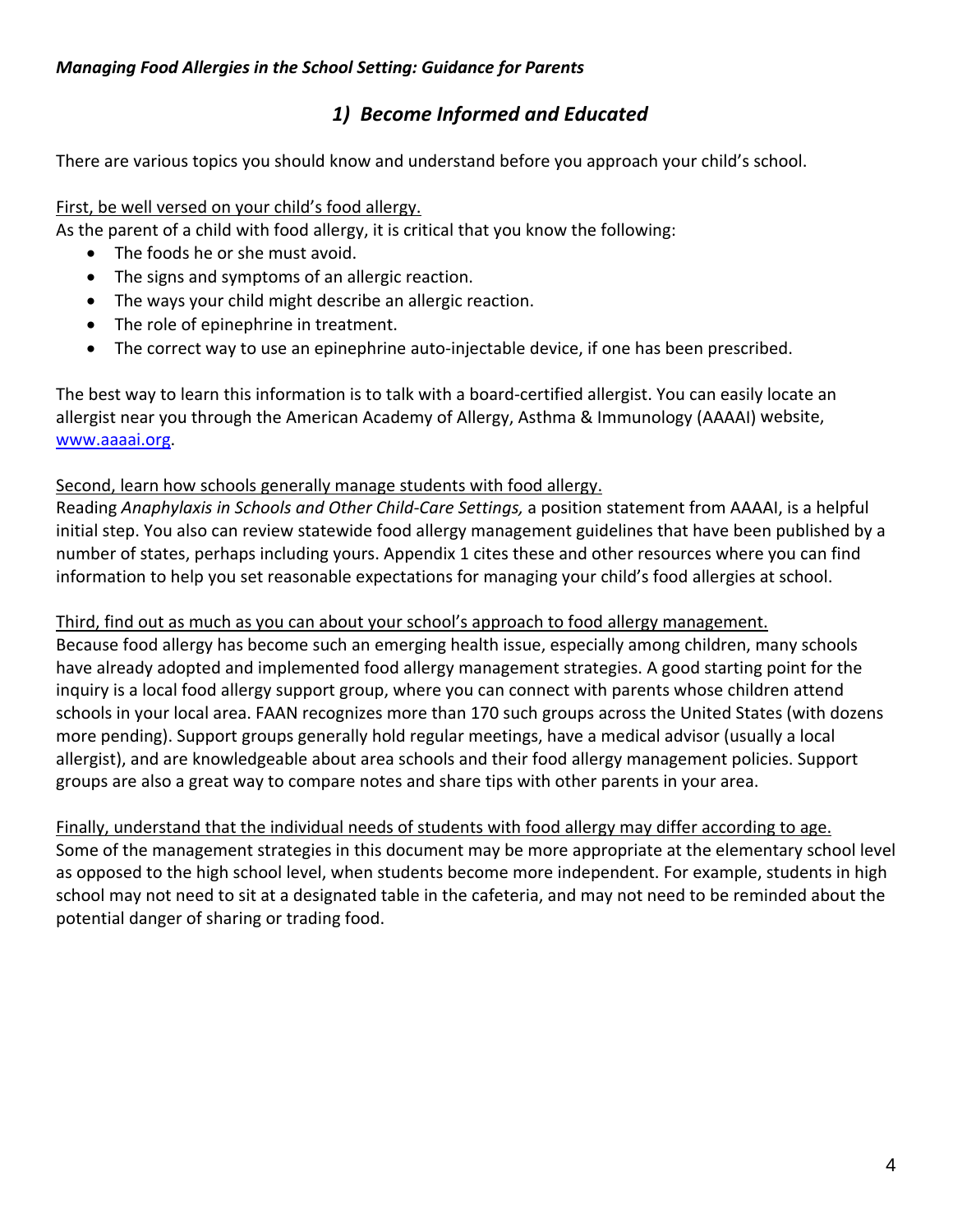# *2) Prepare and Provide Information About Your Child's Food Allergy and Medication*

### Food Allergy Action Plan

Providing information about your child's food allergy and medications to the school is critical. With the help of your child's allergist (or other licensed health care provider), complete a one‐page Food Allergy Action Plan. Your child's school may have its own form, and it may have a slightly different name (i.e., Emergency Care Plan); if not, you can download one from the FAAN website at www.foodallergy.org/page/food‐allergy‐action‐ plan1.

The form should include

- A complete list of foods to which your child is allergic.
- The possible symptoms of your child's allergic reaction.
- The treatment that should be administered to your child, and under what circumstances.
- Contact information for emergency medical services (i.e., 911), your child's allergist, and you.
- A current picture of your child.
- The signature of your child's allergist (or other licensed health care provider).

Besides the Food Allergy Action Plan, the school may ask you to provide information such as allergy test results and any history of your child's allergic reactions. The school also may require you to complete additional medical forms not necessarily related to food allergy.

### Epinephrine Auto‐Injector

You also must provide the school with at least one epinephrine auto-injector, if prescribed. In fact, many parents provide at least *two* auto‐injectors, in case a second dose is needed. Epinephrine auto‐injectors should have a shelf life of 1 year, so be sure to check the expiration date on the auto-injector before giving it to the school. You may want to ensure that the expiration date is at least 12 months away, so that you will not need to replace the device during the school year.

### Additional Medications

 $\overline{a}$ 

Depending on your child's circumstances, you may need to provide the school with additional medications such as antihistamine and/or asthma inhalers. Remember, however, that epinephrine is the first line of defense for treating a potentially life‐threatening allergic reaction, and that all efforts should be directed toward its immediate use. Research clearly shows that food allergy fatalities are most commonly associated either with not using epinephrine or with delaying epinephrine treatment.<sup>1,2,3,4</sup>

<sup>&</sup>lt;sup>1</sup> The Use of Epinephrine in the Treatment of Anaphylaxis. Position Statement from the American Academy of Allergy, Asthma &

Immunology. Available online at: www.aaaai.org/members/academy\_statements/position\_statements/ps26.asp.<br><sup>2</sup> Bock SA, Muñoz-Furlong A, Sampson HA. Fatalities due to anaphylactic reactions to foods. Journal of Allergy and Cl *Immunology* 2001;107:191-193.<br><sup>3</sup> Bock SA, Muñoz-Furlong A, Sampson HA. Further fatalities due to anaphylactic reactions to food: 2001 to 2006. *Journal of Allergy* 

*and Clinical Immunology* 2007;119:1016‐1018. <sup>4</sup> Sampson HA, Mendelson L, Rosen JP. Fatal and near‐fatal anaphylactic reactions to food in children and adolescents. *New England Journal of Medicine* 1992;327:380‐384.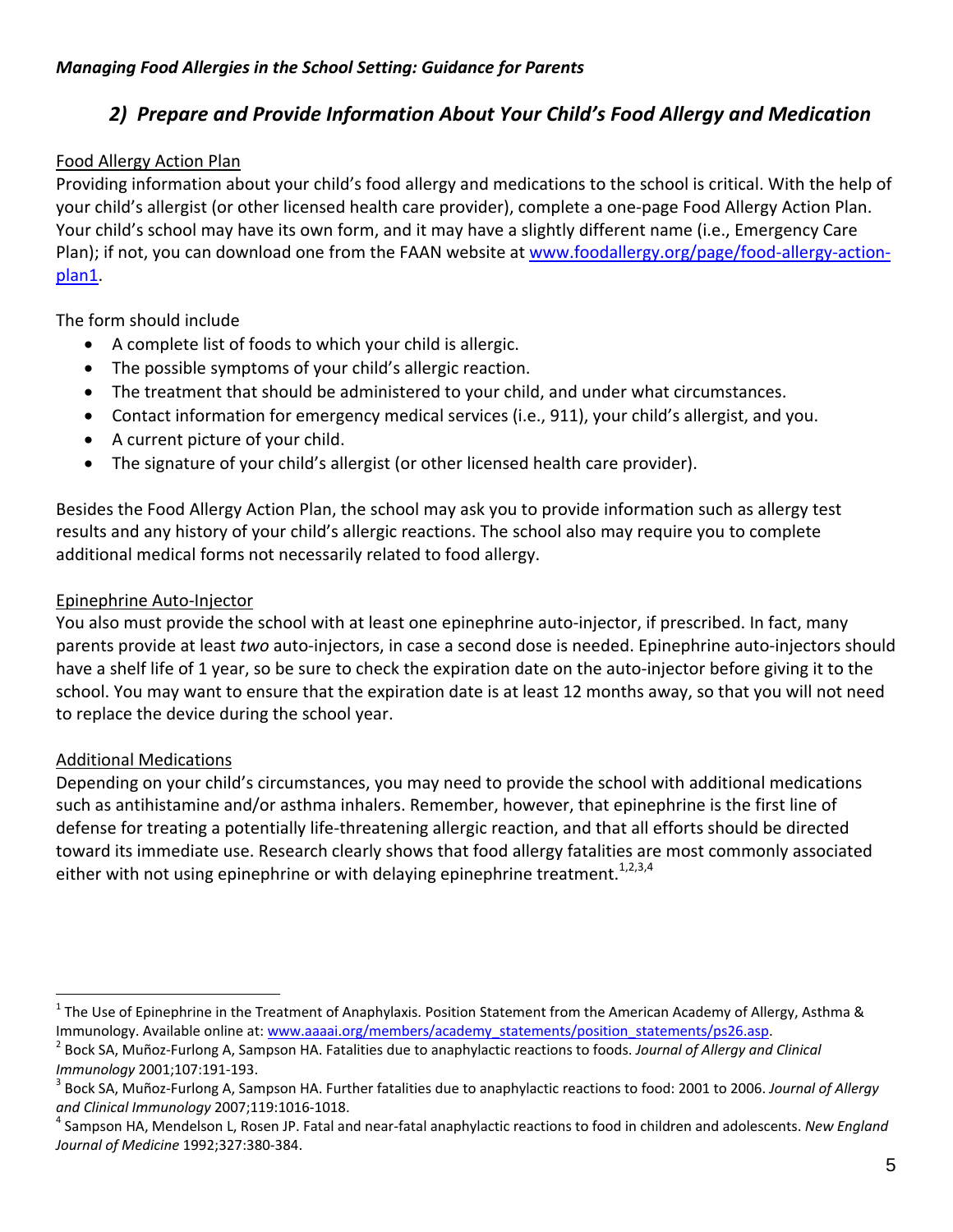# *3) Build a Team*

Managing food allergy at school involves a *team* of individuals, including the school nurse, teachers, administrators, cafeteria staff, maintenance staff, transportation staff, coaches, other parents, and your child's classmates.

In working with your team, recognize up front that some of the members might need additional time to learn about food allergy and the steps needed to avoid food allergens in the school setting. Actions that are second‐ nature to you, such as reading ingredient labels, may not be intuitive actions for others. Maintain an open dialogue with your team, characterized by calm, confident communication. Also, make yourself available to your team, and provide them with your contact information so they can call you with questions, suggestions, or concerns. Consider sharing with them a copy of the information sheet, "10 Facts About Food Allergy" (see Appendix 2).

Before the first day of school, try to meet with members of your team to

- Introduce yourself and share information about your child.
- Find out what they already know about food allergy.

 $\overline{a}$ 

 Provide information on the basics (if necessary), clear up any misconceptions, and discuss the role team members have in managing your child's food allergy.

Provide a copy of your child's Food Allergy Action Plan to the team members who are most likely to come into contact with your child during the school day, and ask them to keep it in an easily accessible location.

Because of schedules, you may not be able to meet with all the school team members as a group. However, as soon as possible before the beginning of the school year (or prior to a school enrollment transfer), you should meet at least with your child's teacher(s), who will have the most contact with your child throughout the school day.

You also should meet with the school nurse in order to discuss your child's Food Allergy Action Plan, and any need for an *additional* type of written management plan. More common types of plans include:

- An Individualized Healthcare Plan (IHP), which is recommended by the National Association of School Nurses (NASN) for students whose health care needs may affect their ability to attend school safely and perform academically.<sup>5</sup>
- A 504 Plan<sup>6</sup>, which applies to students who have a *disability* that affects their ability to participate fully, alongside their peers, in all regular facets of the school day. Children whose food allergy may result in severe, life-threatening reactions (in the opinion of the child's licensed health care provider) meet the definition of *disability* under Section 504.<sup>7</sup> Each school should have a 504 Coordinator who can help you develop a 504 Plan.
- An Individual Education Program (IEP), based on the Individuals with Disabilities Education Act (IDEA). IDEA addresses services for children in need of special education (i.e., children with conditions that impact their educational performance, such as hearing, vision or speech impairments, behavioral conditions, or autism). Children with food allergy *alon*e generally do not qualify for an IEP; however, a

<sup>&</sup>lt;sup>5</sup> NASN Position Statement on Individualized Healthcare Plans, available online at www.nasn.org/Default.aspx?tabid=226.<br><sup>6</sup> Section 504 of the Rehabilitation Act of 1973, as amended, 29 U.S.C. s.794 is a federal law desig

individuals with disabilities in programs and activities that receive federal funds from the U.S. Department of Education. Recipients

of these funds include public school districts, along with other state and local educational agencies.<br><sup>7</sup> Accommodating Children with Special Dietary Needs in the School Nutrition Programs. United States Department of Agr Food and Nutrition Service, Fall 2001. Available online at: www.fns.usda.gov/CND/Guidance/special\_dietary\_needs.pdf.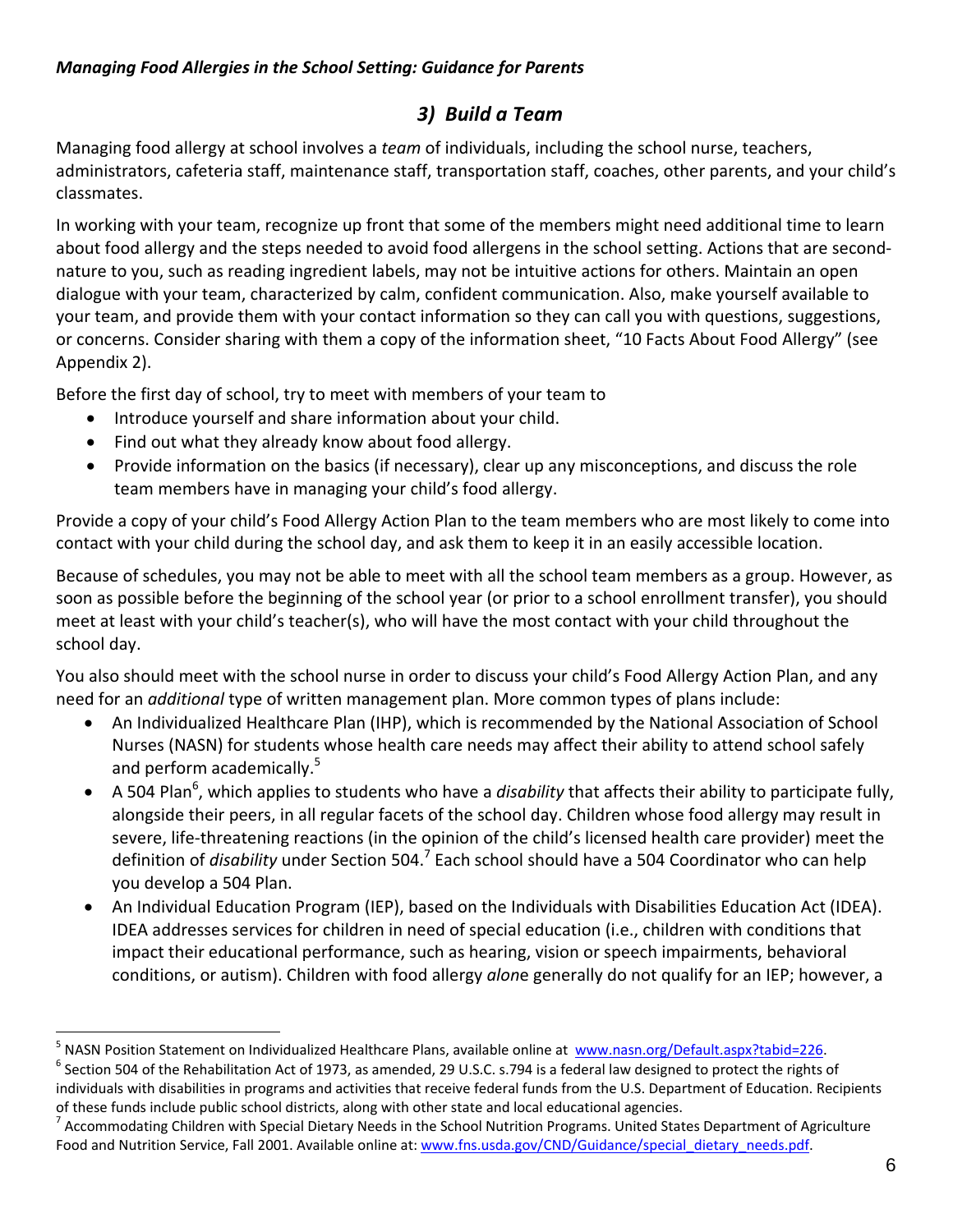child with food allergy *also* may have a co‐existing condition that may warrant protection under IDEA. In this case, the food allergy and the co-existing condition are generally addressed through one IEP.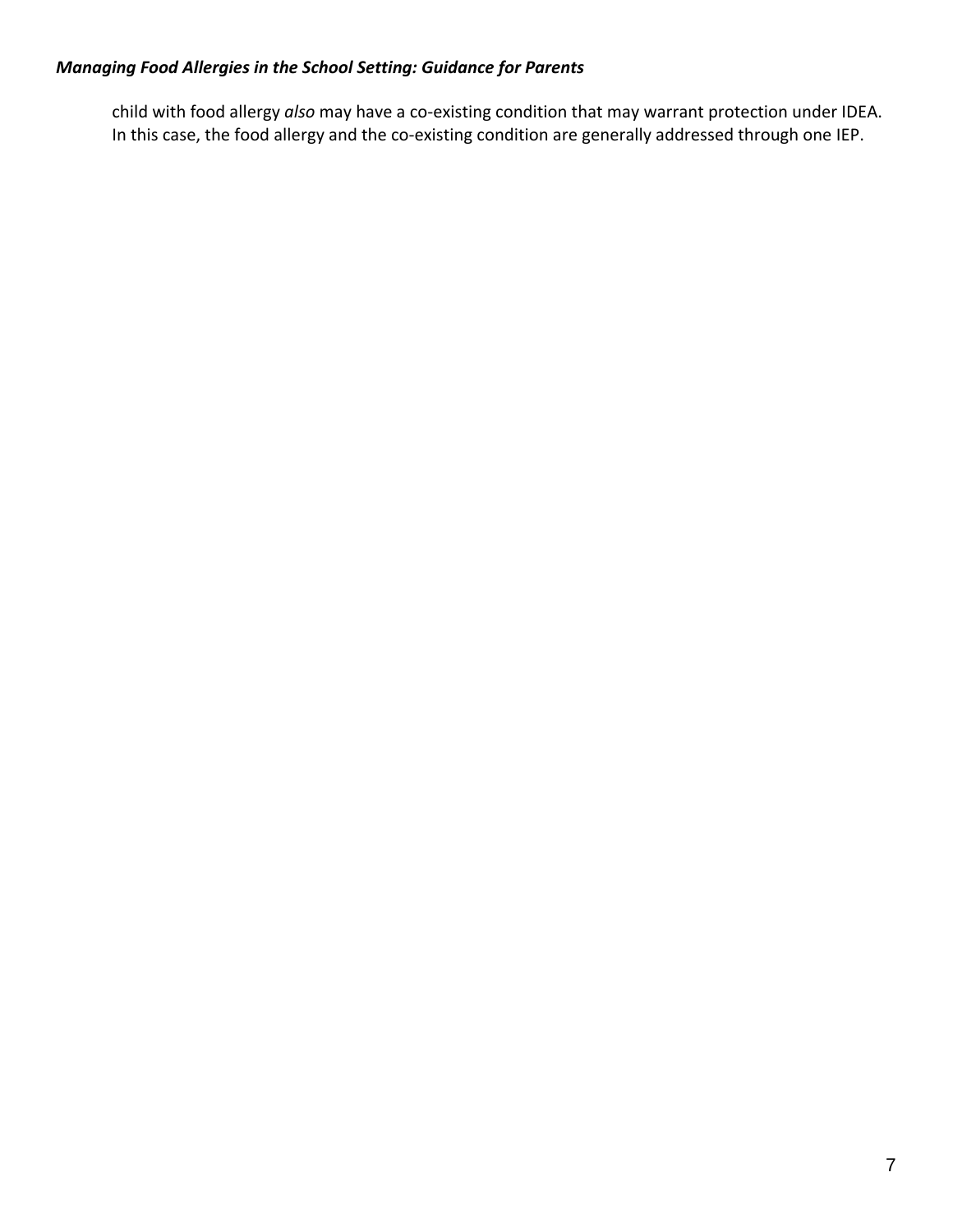# *4) Help Ensure Appropriate Storage and Administration of Epinephrine*

Knowing a) where your child's prescribed epinephrine is located, b) who has access to it, and c) who will administer the medication in the event of an emergency is critical to supporting your child's health and wellbeing at school.

### **When determining the** *location* **of the epinephrine, consider the following:**

- Depending on their age and maturity level, many children *carry* their epinephrine (in a waist pack or in a book bag). This practice is generally allowed by state law and/or local school board policy and is based on parental and physician consent. Even in the event that the child *does* carry his or her prescribed epinephrine, a responsible adult should always be available in case an emergency arises.
- Local school policy may require that prescribed epinephrine be kept under lock and key. If so, discuss who has access to epinephrine and how conveniently it can be accessed in an emergency or after normal school hours.
- Local policy may allow epinephrine to be kept in the classroom (in a container mounted to a wall, out of the reach of the other students, or in the teacher's desk), or passed from teacher to teacher as your child changes locations during the school day.

Make sure that the epinephrine you provide the school has not expired, and is clearly labeled with your child's name and classroom information.

Epinephrine is generally administered by the school nurse. However, because a school nurse may not be available during an allergic reaction, other school personnel (often called *delegates*) can be trained to administer the medication. This process of *delegation* is generally determined by local school board policy and by the judgment of the school nurse.<sup>8</sup> Training of delegates is done by a school nurse, a district nurse, or other licensed health care provider.

### **Whenever epinephrine is administered, the following procedures should be followed**:

- Emergency medical services (i.e., 911) must be contacted immediately, and the responding emergency personnel must be authorized to carry and administer epinephrine. In many locations, only certain types of emergency personnel are allowed access to epinephrine. Check with your local ambulance provider(s) to learn about their policies.
- In the event that your child self-administers epinephrine, he or she must notify an adult staff member as quickly as possible, and the adult should call emergency medical services (i.e., 911) immediately. Children should never self‐administer epinephrine when *alone*, although this circumstance might be beyond the child's control.
- Your child should be transported to a hospital and observed for 4 hours. In some allergic reactions, the symptoms go away, only to return 2 to 3 hours later. This is called a *biphasic reaction* and may be more severe than the first‐phase symptoms.

If your child has an allergic reaction at school, discuss the event with appropriate school personnel. Review how the reaction occurred and how it could have been prevented. In addition, note the successes and challenges that were evident in the response to the emergency.

 $\overline{a}$ 

 $8$  Delegation. Position Statement from the National Association of School Nurses. Available online at: www.nasn.org/Default.aspx?tabid=349.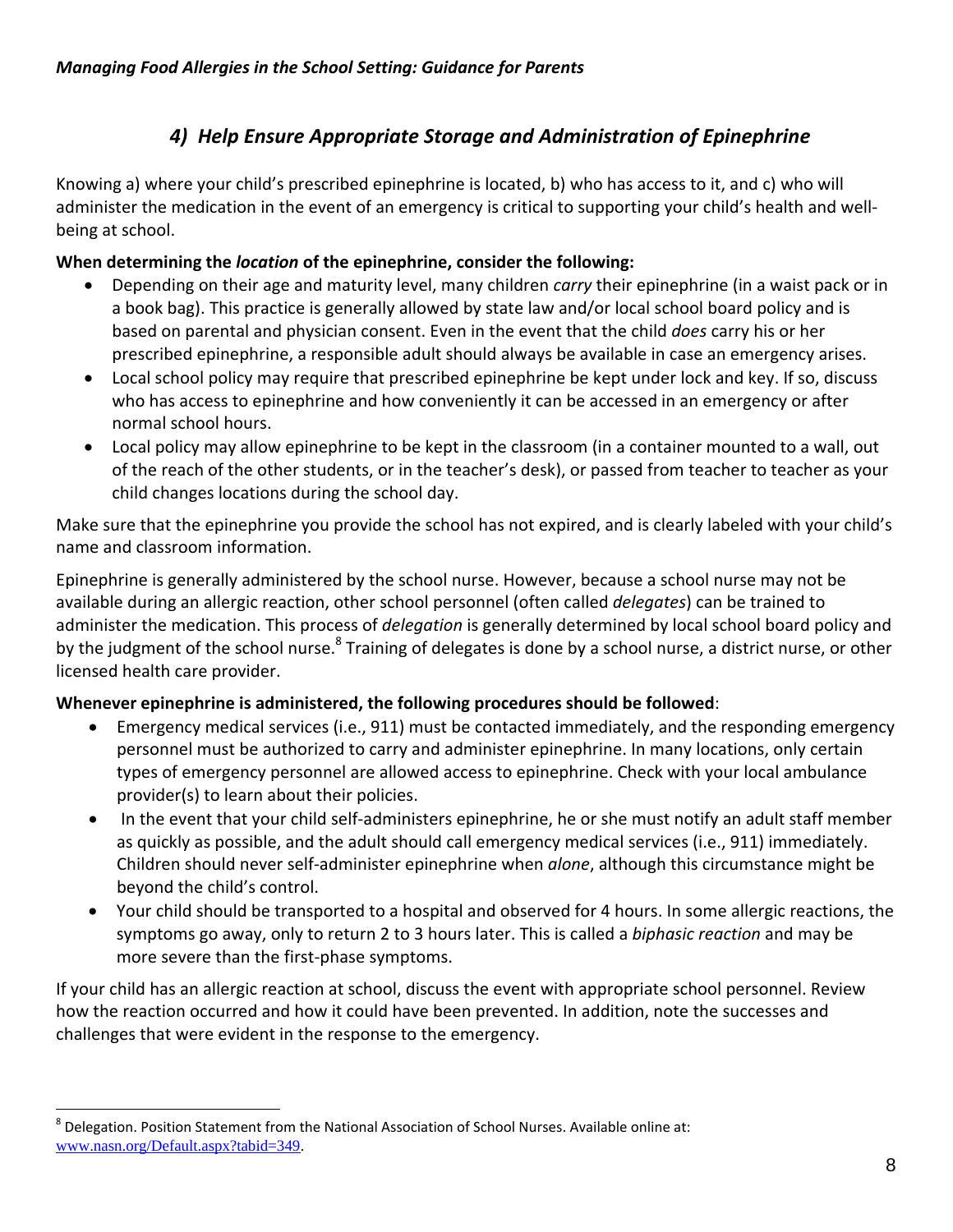# *5) Help Reduce Food Allergens in the Classroom(s)*

Speak with your child's teacher(s) about the role of food in the classroom. Determine whether strategies can be implemented to help avoid exposure to food allergens and the risk of your child having an allergic reaction. Such strategies may include

- Having a "no food sharing" or "no food trading" rule.
- Encouraging hand washing after food handling and eating. Liquid soap, bar soap, and sanitizing wipes effectively clean hands of potential allergens, but antibacterial sanitizing gels do not.<sup>9</sup>
- Washing surfaces after food is eaten or used. Commercial wipes and spray cleaners are most effective at removing peanut protein from tables and other surfaces.<sup>9</sup>
- Using nonfood items for classroom projects, academic rewards, and classroom celebrations.
- Encouraging packaged food items with ingredient labels, as opposed to home-baked goods.
- Avoiding modeling clay, paper mâché, crayons, soaps, and other materials that may contain allergens.
- Keeping "safe snacks" in the classroom for unplanned events, along with safe, nonperishable meals in case lunch is compromised or in the event of a shelter‐in‐place emergency or evacuation to another location.
- Providing the classroom teacher with safe snacks for the *entire* class so that your child can eat what everyone else does.
- Having students store their lunches in a specific location.

 $\overline{a}$ 

- Allowing you to become a "classroom parent" so that you can have advance notice of planned activities that might involve food. Some classroom parents are chosen over the summer by the local PTA. If you cannot be a classroom parent, ask to be invited to class events such as field trips so that you can help the teacher monitor your child's exposure to food allergens.
- Making sure that a copy of your child's Food Allergy Action Plan is available for substitute teachers.

In order to raise awareness of food allergy and help reduce allergens in the classroom, some schools send a letter home to classroom parents, informing them that there is a child in the class with food allergy. Such a letter can help promote parental support of the food allergy management team in its work.

You also may want to ask the school administration to designate your child's classroom as one that is *not* used for outside activities and events (during nonschool hours) that involve food. Taking this precaution will help reduce contamination of desks and other surfaces with food allergens when school is not in session.

<sup>9</sup> Perry TT, Conover‐Walker MK, Pomés A, Chapman MD, Wood RA. Distribution of peanut allergen in the environment. *Journal of Allergy and Clinical Immunology* 2004;113:973‐6.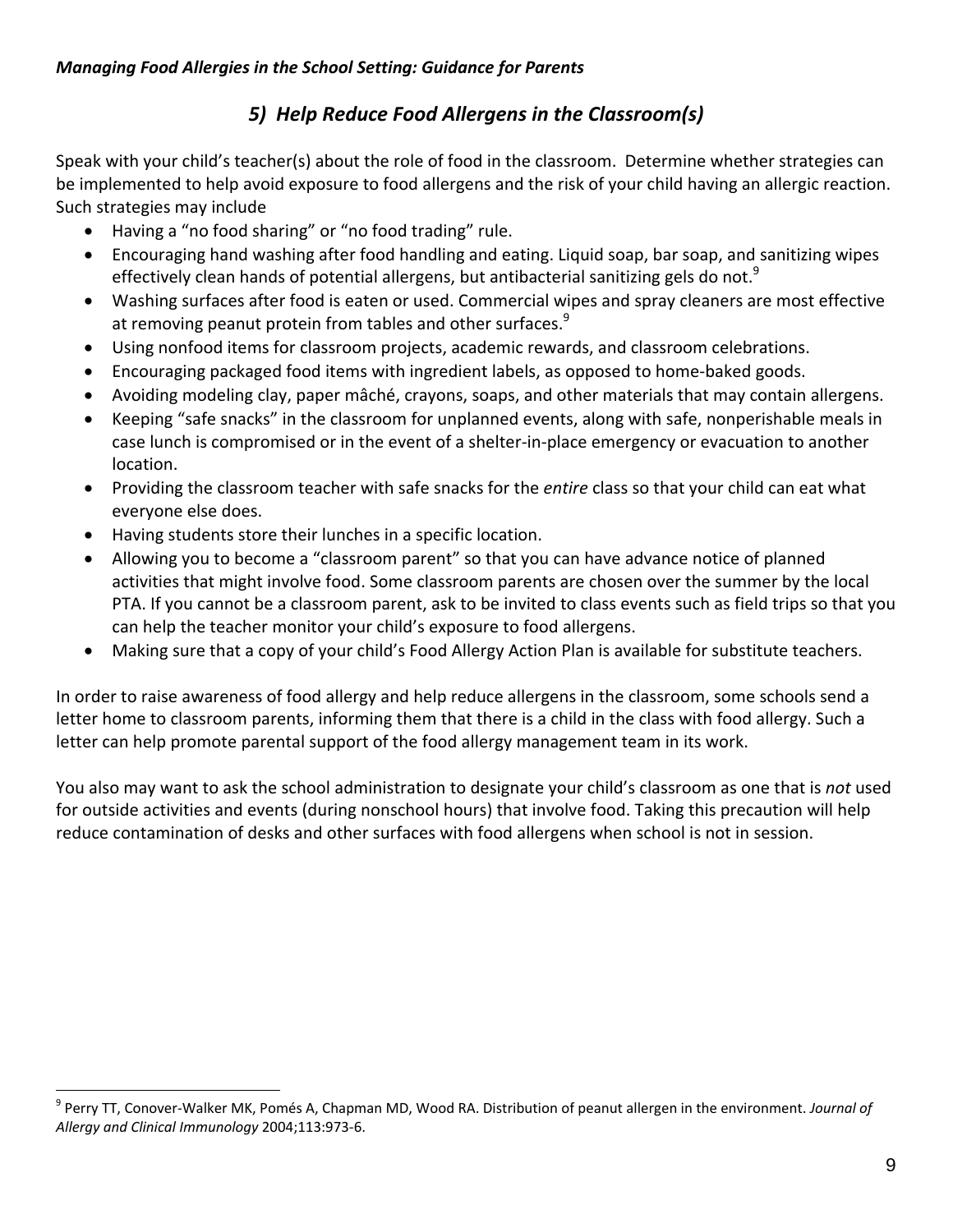# *6) Consider School Meals*

Some parents prefer that their child eat only food prepared at home, while others prefer to take advantage of federal school meal programs.

According to guidelines set forth by the U.S. Department of Agriculture (USDA), the federal agency overseeing the School Breakfast Program and the National School Lunch Program, schools must offer safe substitute meals to students with life‐threatening food allergies. In order to do so, however, the school needs written instructions from the child's licensed health care provider, as well as the identification of appropriate substitutions. The USDA provides sample forms in its *Accommodating Students with Special Dietary Needs in the School Nutrition Programs* (see Appendix 1). The instructions and forms can be integrated into the team's approach to managing your child's food allergies at school.

Talk with the school's food service director, preferably before the start of the school year, to find out how the school cafeteria manages students with life-threatening food allergies, and whether the approach is appropriate for your child. Common approaches include

- Posting menus in advance to allow parents to identify potentially unsafe meal offerings.
- Training food service personnel on food allergy issues such as avoiding cross-contact during food preparation and serving, and reading food labels.
- Posting pictures of children with food allergies behind the counter or register.
- Using seating arrangements to minimize exposure to food allergens, while ensuring that children with food allergy do not sit alone.
- Encouraging hand washing after eating and food handling.
- Washing surfaces after food is eaten or served.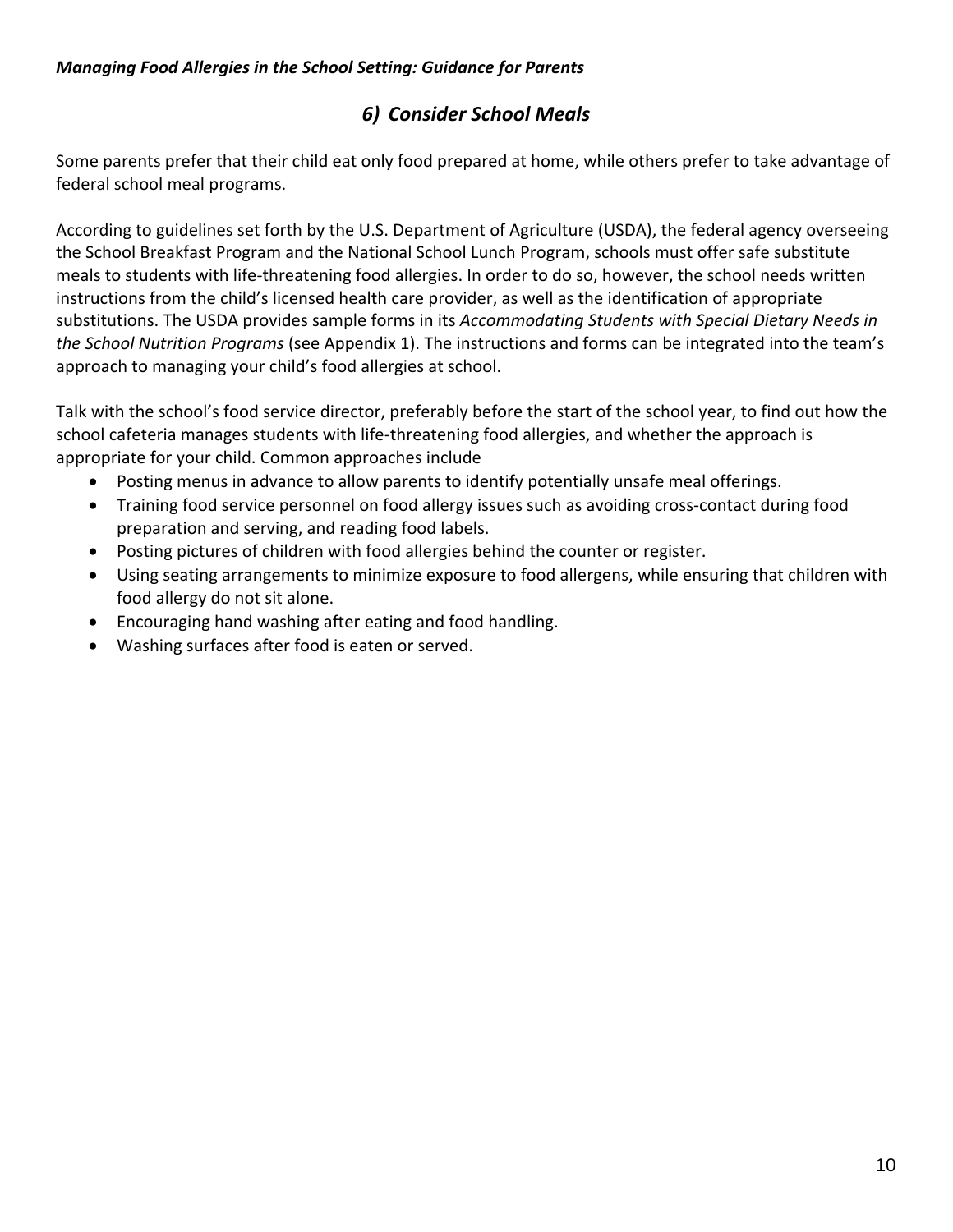# *7) Address Transportation Issues*

Many schools have procedures for managing food allergies on school transportation vehicles. If so, find out what these procedures are, and determine whether they are appropriate for your child. Keep in mind that children ride transportation vehicles not only to and from school but also during field trips and for after‐school activities.

Common school bus/van procedures include

- A "no food" policy (unless medically necessary).
- Special seating arrangements.
- Equipping the bus driver with a cell phone or emergency radio device.
- Allowing children or an accompanying adult to carry their prescribed epinephrine on the bus.
- Training drivers to recognize the symptoms of a potentially life‐threatening allergic reaction, and to respond appropriately.

At many schools, parents drive groups of children by private automobile. In such cases, the policies and procedures for school bus/van transportation should apply.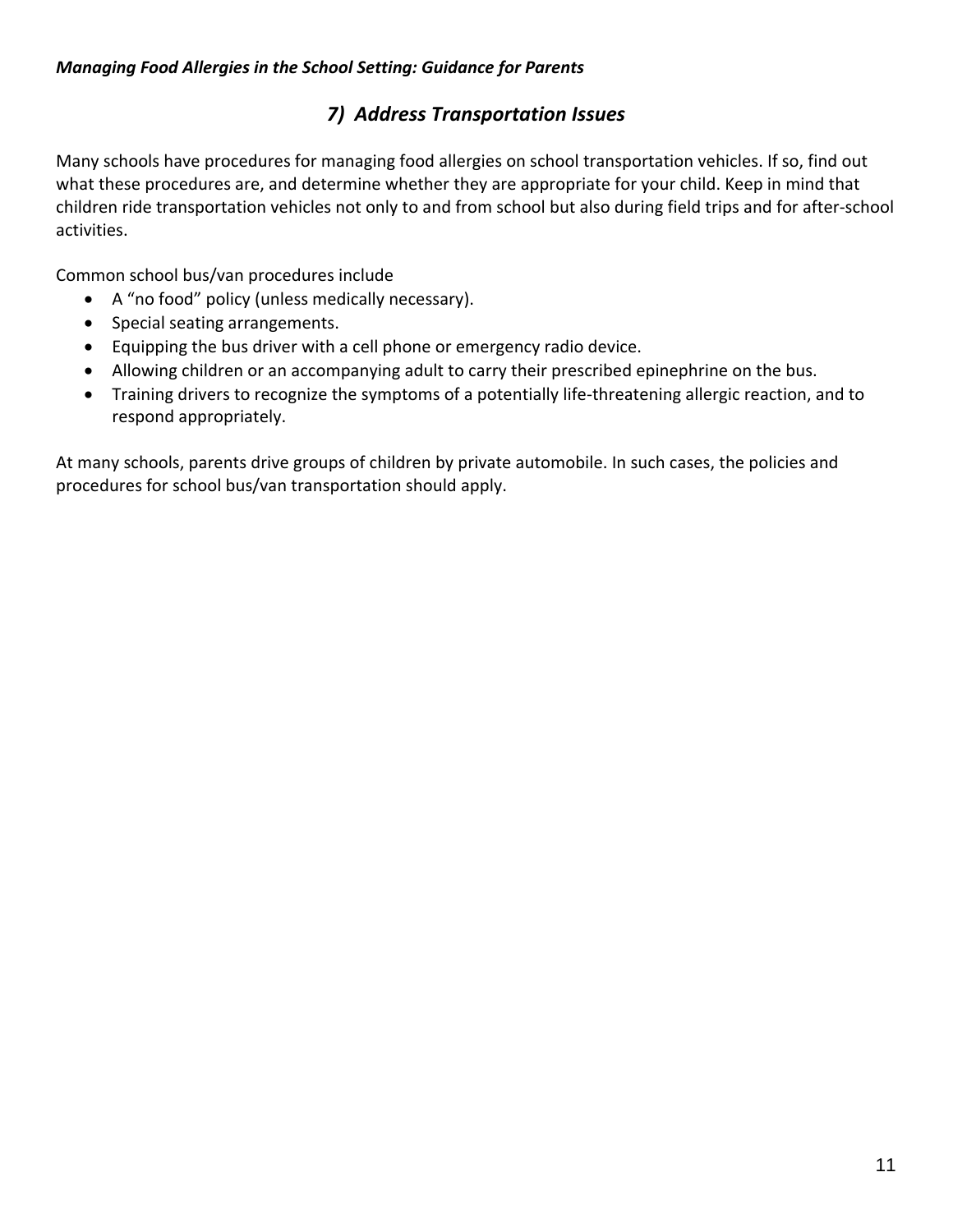# *8) Prepare for Field Trips and Extracurricular Activities*

Your child's food allergy should not prevent him or her from attending field trips and participating in extracurricular activities.

Ask that you be given advance notice about these events, so that you can address any food allergy concerns.

Issues to consider include the following:

- Who will be responsible for carrying your child's Food Allergy Action Plan and medications?
- Who will be responsible for recognizing the symptoms of an allergic reaction, administering medications, and calling emergency medical services (i.e., 911) if necessary?
- Will your child be able to bring his or her own food?
- If your child is to receive a special meal, such as a sack lunch *not* supplied by the child, who will ensure that the meal given to your child is safe for him or her?
- Will the children eat at a restaurant or other type of food service establishment? If so, special arrangements may be necessary.
- What type of transportation will be involved (bus, van, private automobile)?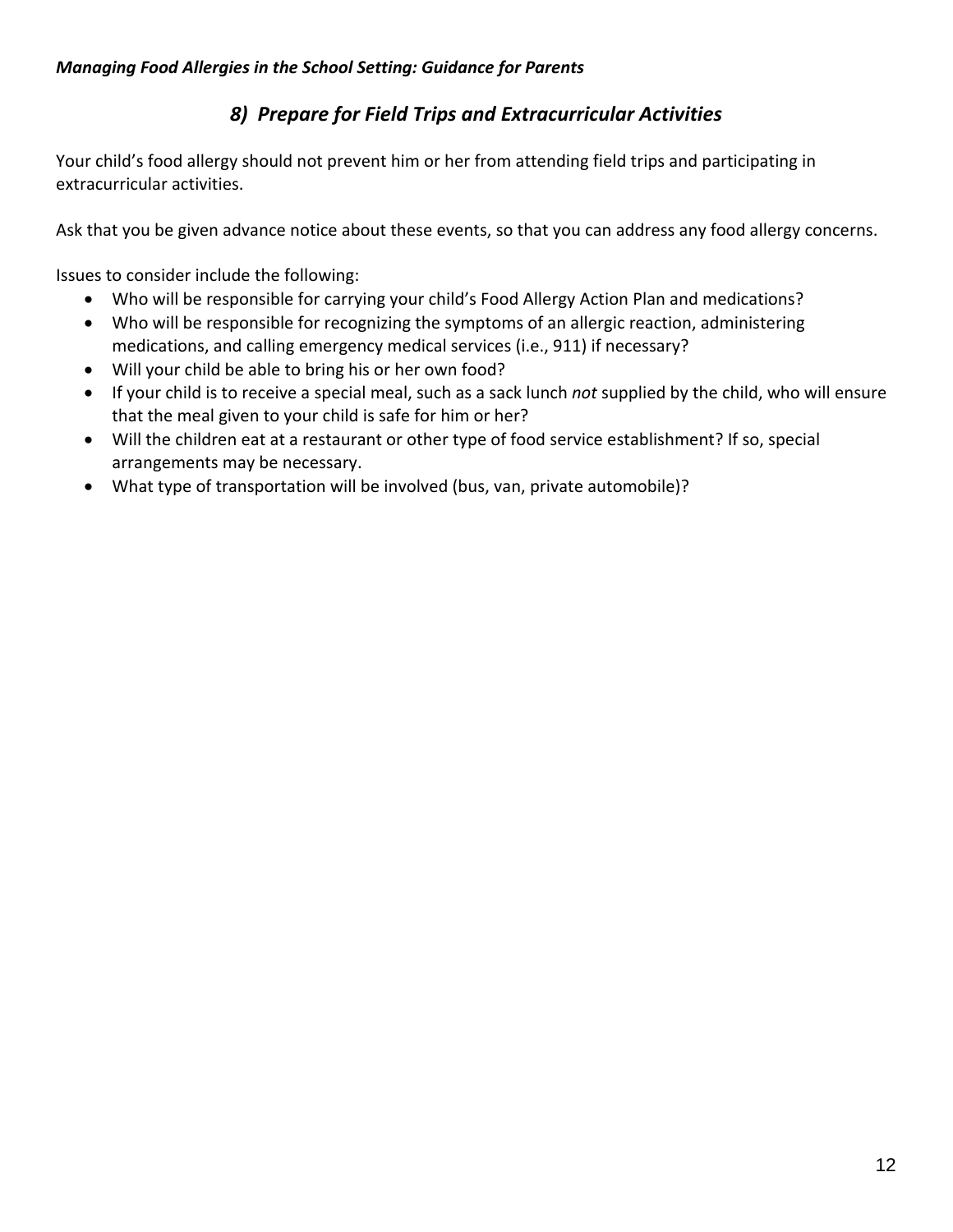# *9) Prevent and Stop Bullying*

Any child can be bullied at school, often with devastating results. The bullying of children with food allergies takes on greater urgency because of the life‐threatening nature of the condition. Children with food allergies have had severe allergic reactions after being harassed with an actual food allergen (i.e., smearing peanut butter on the face of a child who is allergic to peanuts).

Schools should have strong, proactive anti-bullying prevention programs that include a system whereby all students learn how to recognize and report bullying related to life‐threatening food allergy. A helpful educational awareness resource is FAAN's Be a PAL (**P**rotect **A L**ife™ from Food Allergies) program, designed to assist parents and educators in teaching students what food allergies are and how to help their friends who have food allergies (see Appendix 1).

The school's response to reported bullying should be made clear at the outset, should be fully implemented as planned, and should be both therapeutic and punitive.

Always be on the lookout for signs that your child might be experiencing bullying or teasing because of his or her food allergy. Potential signs of bullying or teasing include depression, social anxiety, resistance to going to school, and poor academic performance.

If you suspect that your child is being bullied, contact the teacher or the principal. The U.S. Department of Health and Human Services has further resources on bullying, which are listed in Appendix 1.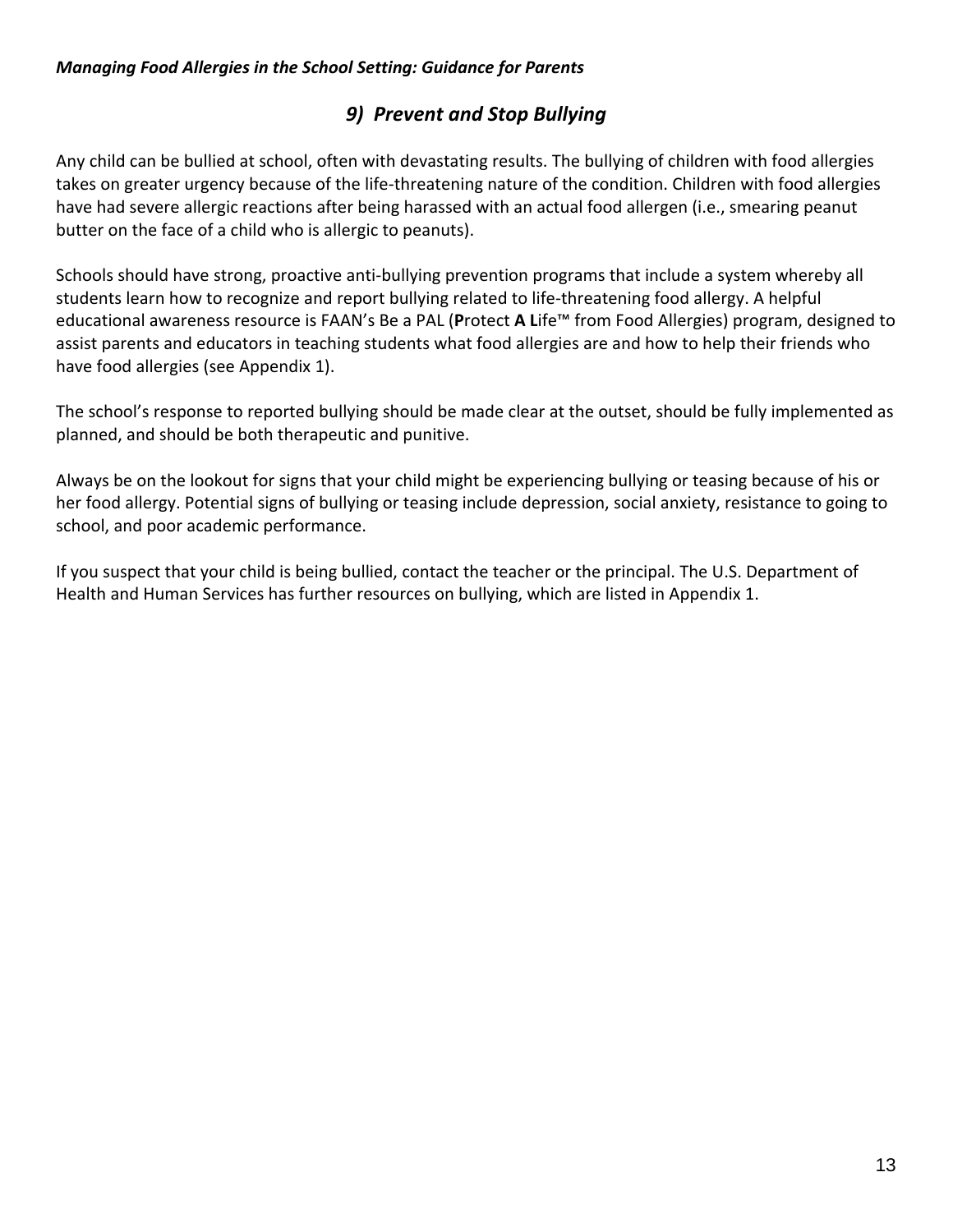# *10) Assist Your Child with Self‐Management*

For children with food allergies, prevention of allergic reactions involves making good choices, advocating for themselves, and recognizing potentially dangerous situations. As your child grows older and matures developmentally, learning how to manage his or her food allergy is vitally important in individual and collective efforts to avoid life threatening food allergens. Your role in your child's learning process is essential.

When appropriate, teach your child to

- Carry his or her prescribed epinephrine *at all times.* Remember: prompt administration of epinephrine is key to surviving a potentially life‐threatening reaction.
- Know where his or her prescribed epinephrine is located at school (if he or she is not old enough or permitted to carry it) and which school personnel can access the medication.
- Raise awareness of food allergy among others (classmates, friends, etc.).
- Avoid eating any food whose ingredients are unknown, such as home‐baked goods.
- Avoid sharing or trading food with classmates.
- Wash hands regularly to help prevent exposure to food allergens.
- Read food labels to identify potential food allergens.
- Learn how to recognize the symptoms of a reaction and to tell an adult immediately if he or she suspects an allergic reaction.
- Wear medical identification jewelry that can help convey food allergy information to emergency medical personnel.
- Report bullying or teasing so that appropriate action can be taken.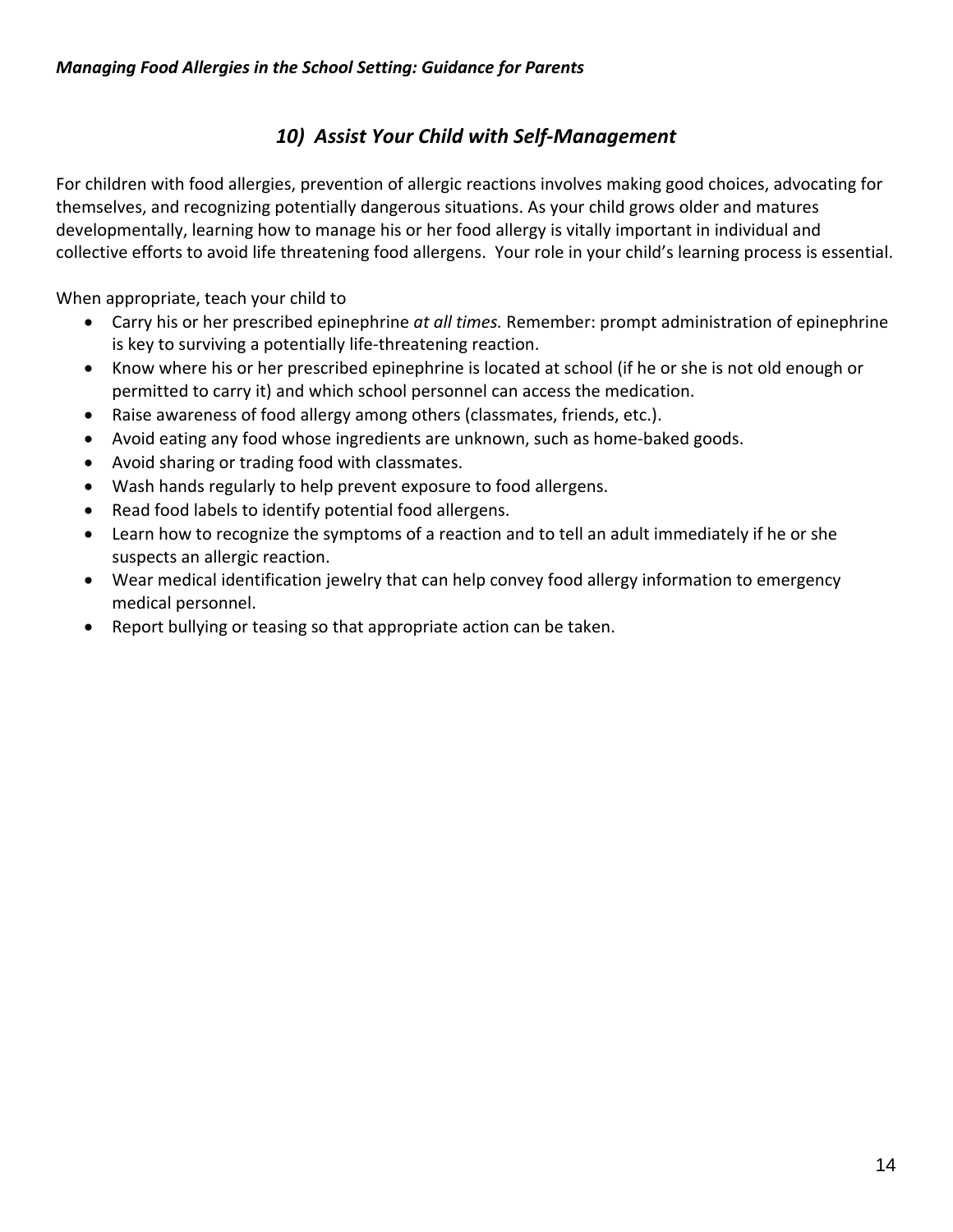### **Appendix 1: Selected Resources**

### **The Food Allergy & Anaphylaxis Network (FAAN**)

- Food Allergy Action Plan (Emergency Care Plan): www.foodallergy.org/page/food‐allergy‐action‐plan1
- Managing Food Allergies in the School Setting (video): www.foodallergy.org/section/video‐gallery
- Back‐to‐School Tool Kit: www.foodallergy.org/section/back‐to‐school‐tool‐kit―contains downloadable posters, brochures, presentations, certificates, and other educational materials, including the Be a PAL (**P**rotect **A L**ife™ from Food Allergies) program
- $\triangleright$  Food allergy website for kids: www.faankids.org
- $\triangleright$  Food allergy website for teens: www.faanteen.org
- $\triangleright$  Talking to Your Teen About Food Allergy (brochure): www.foodallergy.org/downloads/TeenBrochure.pdf
- $\triangleright$  Links to statewide guidelines for managing food allergy in schools: www.foodallergy.org/page/statewide‐guidelines‐for‐schools

### **Centers for Disease Control and Prevention (CDC) and Other Federal Agencies**

### CDC

- ▶ CDC Databrief-Food Allergy Among U.S. Children: www.cdc.gov/nchs/data/databriefs/db10.htm
- CDC/Division of Adolescent and School Health: Food Allergies www.cdc.gov/healthyyouth/foodallergies/index.htm

### Health Resources and Services Administration

 $\triangleright$  Take a Stand! Lend a Hand! Stop Bullying Now! (games and cartoon webisodes): www.stopbullyingnow.hrsa.gov/index.asp?area=main

### U.S. Department of Agriculture

 $\triangleright$  Accommodating Children with Special Dietary Needs in the School Nutrition Programs: www.fns.usda.gov/CND/Guidance/special\_dietary\_needs.pdf

### U.S. Department of Education

Dear Colleague Letter on Disability Harassment: www.ed.gov/PressReleases/07‐2000/0726\_2.html

### **Professional Organizations**

American Academy of Allergy, Asthma & Immunology (AAAAI): www.aaaai.org

- Anaphylaxis in Schools and Other Child‐Care Settings. Position Statement: www.aaaai.org/members/academy\_statements/position\_statements/ps34.asp
- $\triangleright$  The Use of Epinephrine in the Treatment of Anaphylaxis. Position Statement: www.aaaai.org/members/academy\_statements/position\_statements/ps26.asp

American College of Allergy, Asthma & Immunology (ACAAI): www.acaai.org

### National Association of School Nurses

- Individualized Healthcare Plans. Position Statement: www.nasn.org/Default.aspx?tabid=226
- Delegation. Position Statement: www.nasn.org/Default.aspx?tabid=349